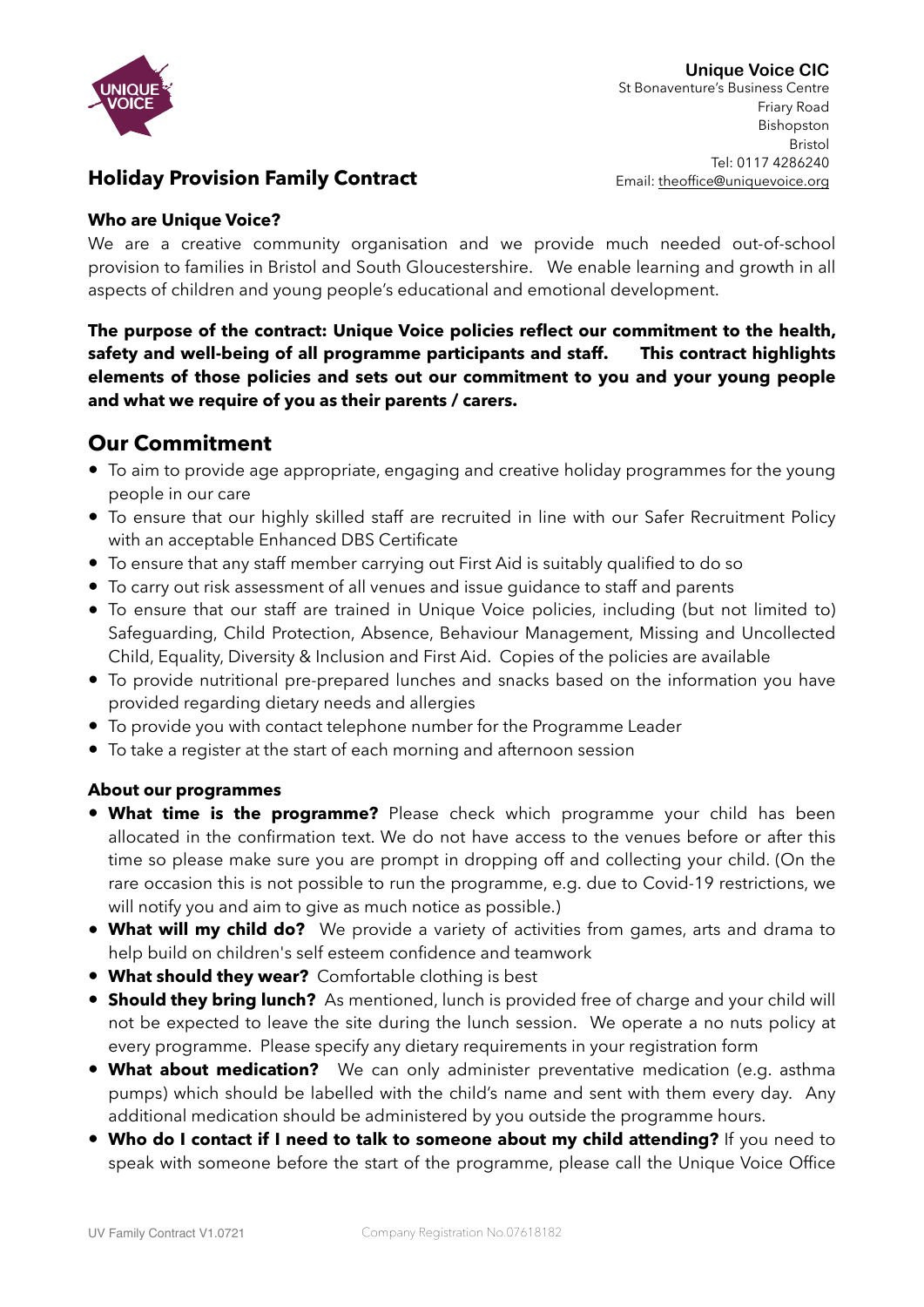

on 01174 286 240. Once you have received the Programme Leader's contact number you can use this, or call the office if you prefer.

# **Your Commitment**

## **INFORMATION**

**•** I will provide Unique Voice with all information regarding my child's medical, dietary (allergies) and educational needs, including details of any issues which may affect their mental health, mood or behaviour

#### **ABSENCE**

- **•** I will notify the Programme Leader in advance of any planned absences e.g. for medical appointments or religious / cultural observance
- **•** I will notify the Programme Leader **within one hour** of the start time if my child is not able to take part in the programme on a day they are due to attend (this should be done for each day your child is not able to attend)
	- Please note: If we are not notified by a parent/carer within the specified time that a child will be absent, we will put in place the procedures in our Absence Policy. There are *circumstances, if we have not been able to establish the reason for absence where we may be left with no alternative but to report to external agencies. A copy of our Absence Policy is available on request.*

#### **ILLNESS / SICKNESS**

- **•** I understand that Unique Voice cannot accept any child who is unwell or who has a serious infectious illness and, that if staff do not consider my child to be well enough to attend when they arrive for the morning session, I / their carer will be advised accordingly.
- **•** I am aware that if they become ill during the course of the session, you will notify me / their emergency contact and request that they are taken home and do not return until they are well enough. I will make emergency provision for this should I not be available.
- **•** I agree that if my child becomes seriously ill or is injured during the course of the programme, Unique Voice will follow its First Aid Policy and that medical attention may be sought
- **•** I will not send my child to the programme if they have sickness and/or diarrhoea (or have suffered in the previous 48 hours) or are unable to eat
- **•** If have read and understood the Unique Voice Covid-19 guidance and will comply with the requirements in it, and any subsequently issued by Unique Voice or the Government.
- **•** I understand that Unique Voice can only administer preventative medicines (e.g. asthma inhalers) and if applicable this will be clearly labelled with my child's name.
- **•** I will notify the Programme Leader if my child develops any of the following within 48 hours of attending: Diarrhoea and/or vomiting; infectious diseases e.g. chicken pox / German measles or any disease which may have serious consequences to a pregnant staff member; a positive test or any symptoms associated with Covid-19